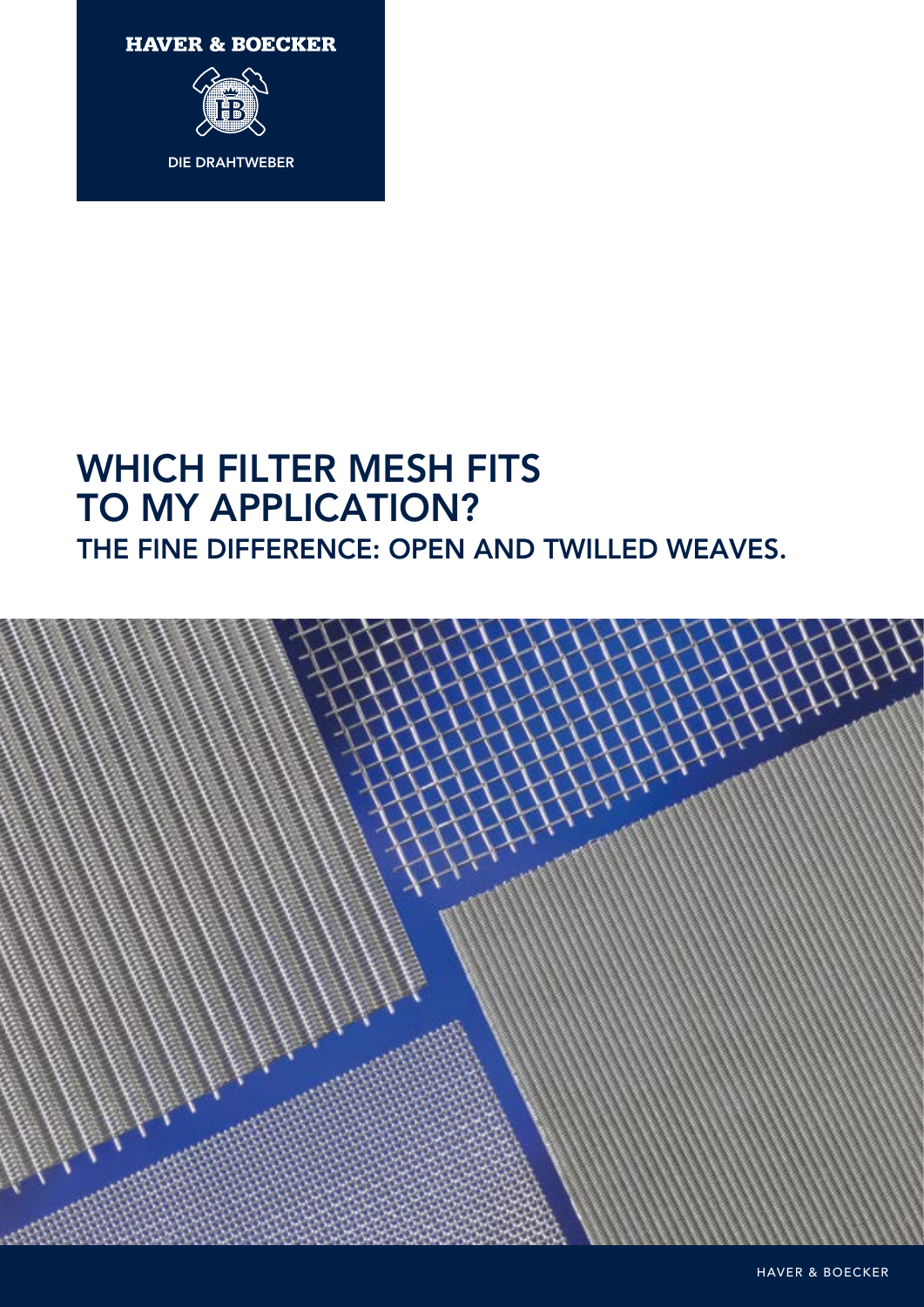## THE IDEAL TYPE OF WEAVE TO YOUR REQUIREMENT.

"Which type of weave is the correct one for me?" - Initially we could give only one answer to your question: "It depends upon your concrete application and the individual requirements."

However, we know that: this answer it not very satisfactory. However it is the most honest answer – and, above all, the one which is most target-oriented.

In the multi-faceted world of woven wire cloth, it is essential to obtain an exact overview of your application, your goals and your practical requirements for obtaining optimal filtration.

As a first step one poses another fundamental question: "What type of weave is actually the correct one for me?" Regarding types of weave, one differentiates between open square or rectangular meshes and twilled weaves.

The different properties and individual advantages of these two types of weave are described below:



#### At first glance

If one places an open square or rectangular mesh and a twilled weave next to each other – also when they are a very fine type of weave – the difference is easily visible at first glance: The open mesh allows light to pass through it while the twilled weave is opaque. This is because the warp and weft wires of an open mesh are always situated a defined distance from each other – this is what we call the aperture width (w). Warp and weft wires usually all have the same diameter (d).

In the case of twilled weaves, the warp and weft wires are situated next to each other as tightly as possible (zero aperture). Instead of an aperture width, the fabric has a pore channel. The filter fineness is thus measured in terms of the geometrical pore size. It is determined in advance mathematically as a characteristic value and indicates the diameter of a spherical object which can still just pass through the filter cloth  $(X_{\text{max}})$ .



Open square meshes do not just allow for transparency but also a high capacity.



In the case of twilled weaves, the warp and weft wires are situated as tightly next to each other as possible.